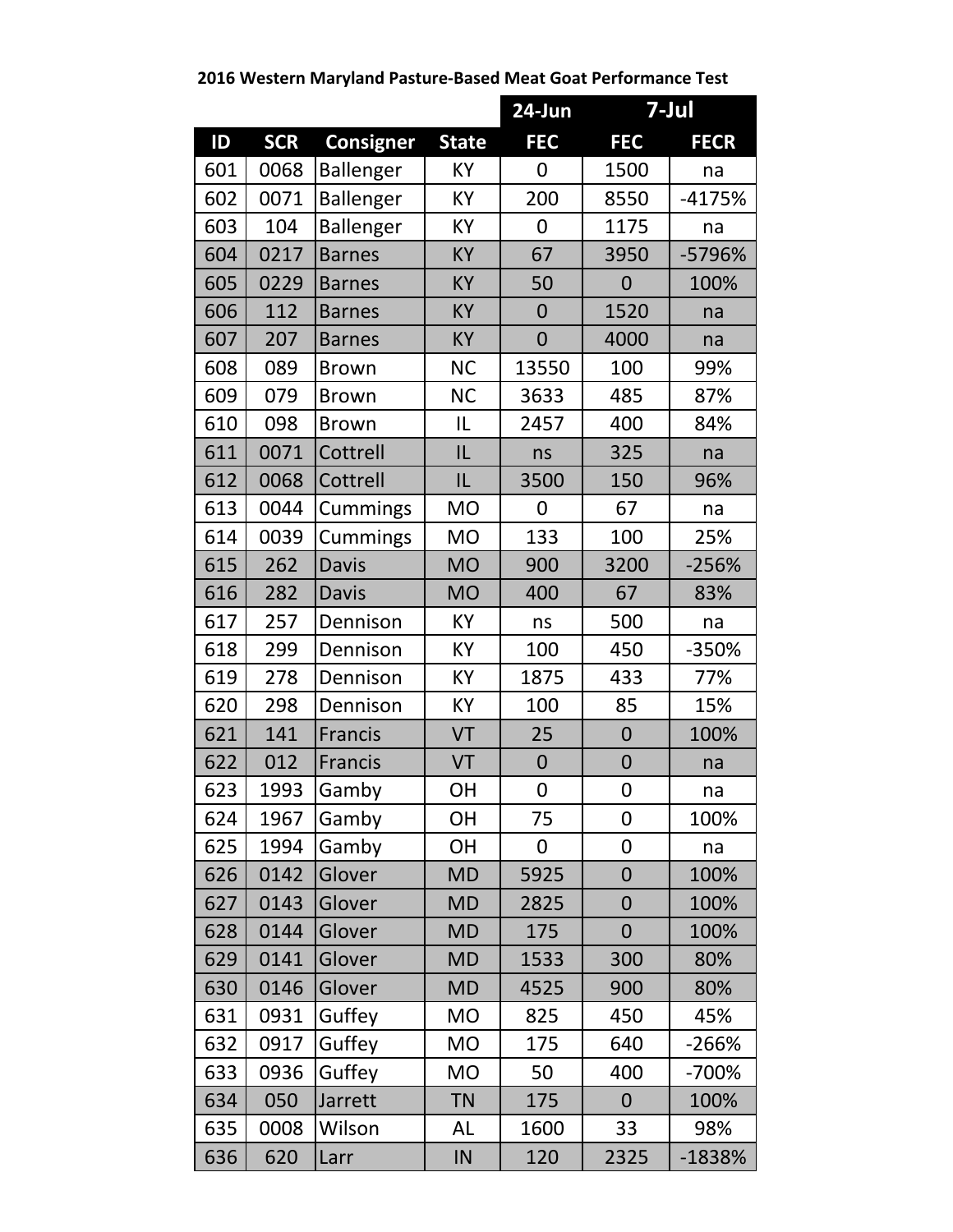**ID SCR Consigner State FEC FEC FECR 24-Jun 7-Jul** 637 | 630 |Larr | IN | 250 | 100 | 60% 638 | 618 | Larr | IN | 0 | 433 | na 639 | 726 | Loos | 1 | 1L | 250 | ns | na 640 | 721 |Loos IL 600 | 1760 | -193% 641 720 Loos IL 67 257 -284% 642 | 016 |Loyd NC | 143 | ns na 643 023 Loyd NC 0 ns na 644 R083 Maynard  $\begin{array}{|c|c|c|c|c|c|}\n \hline\n \text{Dishman} & \text{TN} & \text{600} & \text{100} & \text{83\%}\n \end{array}$ 645 R049 Maynard Maynard TN 4300 267 94% 646 113 Mulhall | KY | ns | 350 | na 647 | 117 | Mulhall | KY | ns | 1857 | na 648 3747 Murphy NJ 0 0 0 na 649 4047 Murphy | NJ | 0 | 0 | na 650 F200 Murphy | NJ | 0 | 0 | na 651 | F167 | Murphy | NJ | 0 | 25 | na 652 | 1623 | Nelson | MD | 0 | 0 | na 653 | 1604 | Nelson | MD | 40 | 0 | 100% 654 | 1610 | Nelson | MD | 50 | 0 | 100% 655 0441 Patrick | KY | 3475 | 3450 | 1% 656 0470 Patrick | KY | 750 | 1700 | -127% 657 | 0450 | Patrick | KY | 100 | 4200 | -4100% 658 | 1001 |Payne | OK | 0 | 200 | na 659 | 1070 |Payne | OK | 120 | 0 | 100% 660 | 1244 |Payne | OK | 0 | 0 | na 661 | 1611 |Peters | NC | ns | 0 | na 662 | 1639 |Peters | NC | 0 | 2120 | na 663 | 1609 |Peters | NC | 0 | ns | na 664 | 1603 |Peters | NC | 0 | 133 | na 665 | 1649 |Pinneo | KS | 300 | 2267 | -656% 666 | 1779 |Pinneo | KS | 67 | 0 | 100% 667 | 1723 | Pinneo | KS | 133 | 360 | -171% 668 0027 Pritchett | AL | 325 | 567 | -74% 669 0026 Pritchett | AL | 350 | 100 | 71% 670 0007 Purich | VT | 0 | 0 | na

**2016 Western Maryland Pasture-Based Meat Goat Performance Test**